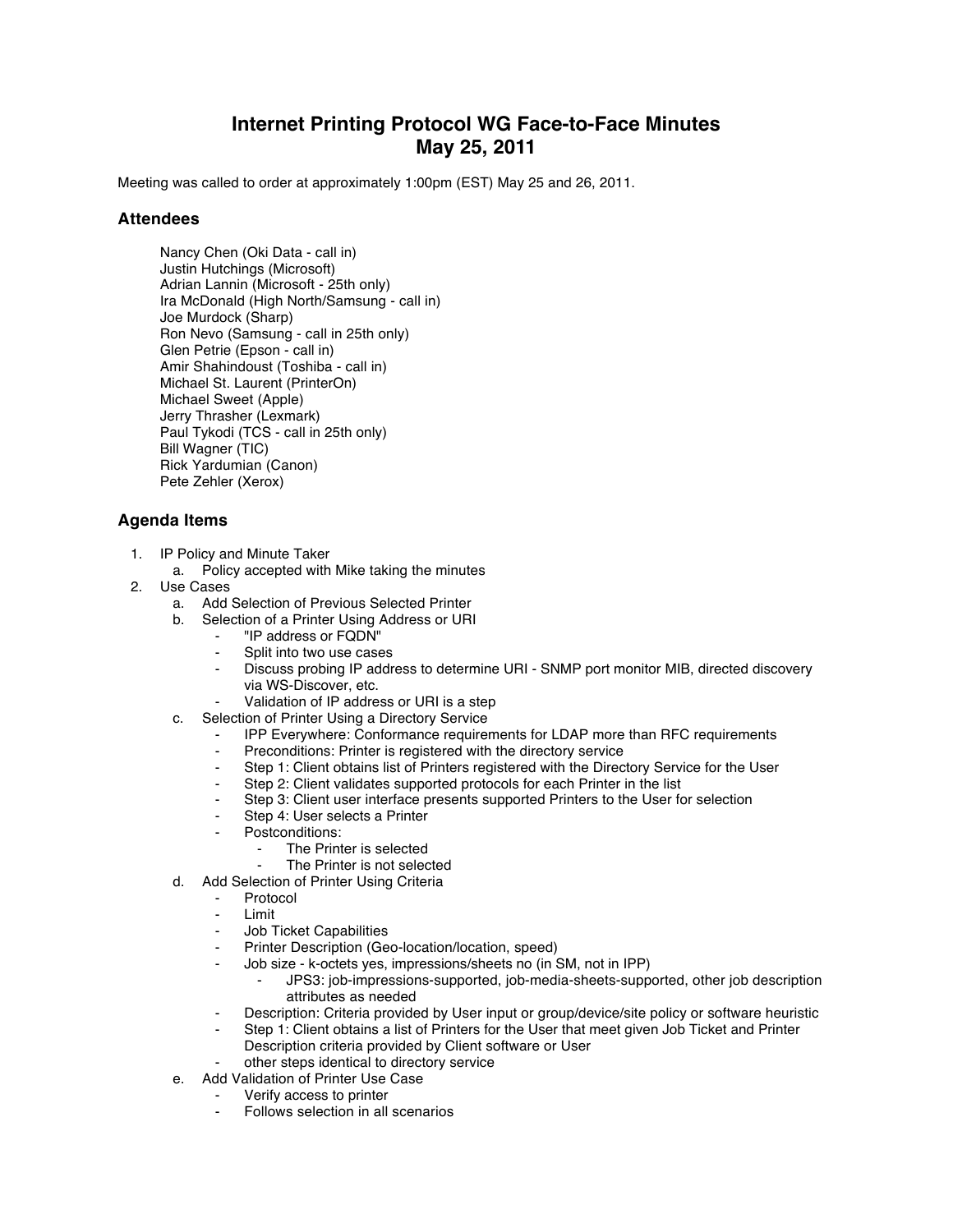- ⁃ Includes marco-polo stuff
- f. Add Selection using a discovery protocol
	- Continuous discovery as printers come and go list is dynamic
	- Start and end discovery steps
	- User may select at any time
- g. Selection of Printer Using a Cloud Service
	- Merge changes from Directory Service
		- Note issues in description with managing multiple online identities for different cloud services that clients need to address outside of the use case
		- Precondition: Client has obtained necessary credentials/identity for cloud service
		- Description: geo-location/location important/almost required
- h. Selection of Printer Using Proximity
	- For Bluetooth/other proximity technologies
	- Potentially a list
	- Use UUID to tie to a visible/accessible printer
- i. Selection of Printer Using Identifying Technology
	- For NFC/QRCode/BarCode selection like IP Address/URI
- 3. PWG Raster
	- a. ftp://ftp.pwg.org/pub/pwg/ipp/wd/wd-ippraster10-20110327-rev.pdf
	- b. Abstract: May want to note (elsewhere) that the attributes are not that useful in directory service or discovery
	- c. Sample files: keep single file size under 250MB, limit srgb-16 for photo, alternate sizes and resolutions, put under pub/pwg/ipp/raster with proper PWG naming convention
	- d. Proposal for page count: no objections
	- e. Proposal for coordinate space: no objections
	- f. Proposal for bounding box: no objections, pixels
	- g. Proposal for lower bound conformance requirements for pwg-raster-resolutions-supported; objections since we don't want to exclude printers and vendors won't want to provide an inferior print experience. No objection to providing a recommendation.
	- h. No support for indexed color
	- i. Grayscale: Add sRGB primary for target color for sgray colorspaces
	- j. Vendor data: cupsInteger[14] is vendor ID, [15] is length, cupsReal and cupsString fields are reserved for vendor data.
	- k. Add recommendations for using PWG Raster over legacy "busses".
	- l. Did not get to spec review.
- 4. JPS3 (May 26th)
	- a. ftp://ftp.pwg.org.pub/pwg/ipp/wd/wd-ippjobprinterext10v3-20110517-rev.pdf
	- b. Abstract: no objections
	- c. Lines 216-218 (last paragraph in section 1): make bullets
	- d. Section 1.1: Replace first-xxx-index/first-xxx-id with "first-index (integer)" operation attribute as the generic "first" value indicator. Also drop limit-operations-supported and limit-attributes-supported instead document that successful-ok-ignored-or-substituted-attributes is the status code if not supported and to return "first-index" and/or "limit" in unsupported attributes group.
	- e. Line 239: "which attribute values are supported for a"
	- f. Section 1.2: Expand coloring to any operation, provide examples for authentication (limit returned jobs and job attributes) and get-printer-attributes (sides=two-sided-long-edge to limit the list of media-col-database values) also add definition of coloring for terminology
	- g. Section 1.3: Use "Preferred" rather than "-preferred", and add note that we don't do this for subscriptions because they always act like ipp-attribute-fidelity=true
	- h. Line 262: "color rendering ESPECIALLY when the Printer…"
	- i. Line 272-273: drop "protocol roles" since we have more than that in the terminology now.
	- j. 3.2 Use Cases: Need use cases for limits and coloring, identification
	- k. 3.4 Design Requirements: Include discussion of limits and coloring for efficiency, security considerations for identify-printer, policy for printing page, etc.
	- l. Section 4.1: Add language from 2911 for authorized user, security considerations, intended use, etc. and prevention of denial-of-service attacks, etc.(point at RFC)
	- m. Section 5.1.1: Make "first-index"
	- n. Section 5.1.2: Drop "first-subscription-id"
	- o. Section 5.1.3: Drop "print a page" and explain why (DoS, authorization, accounting, etc.)
	- p. Table 3: write out "Black Point Compensation" (bpc).
	- q. Line 404-405: "specifies how document colors (or shades of gray) are mapped to device colors